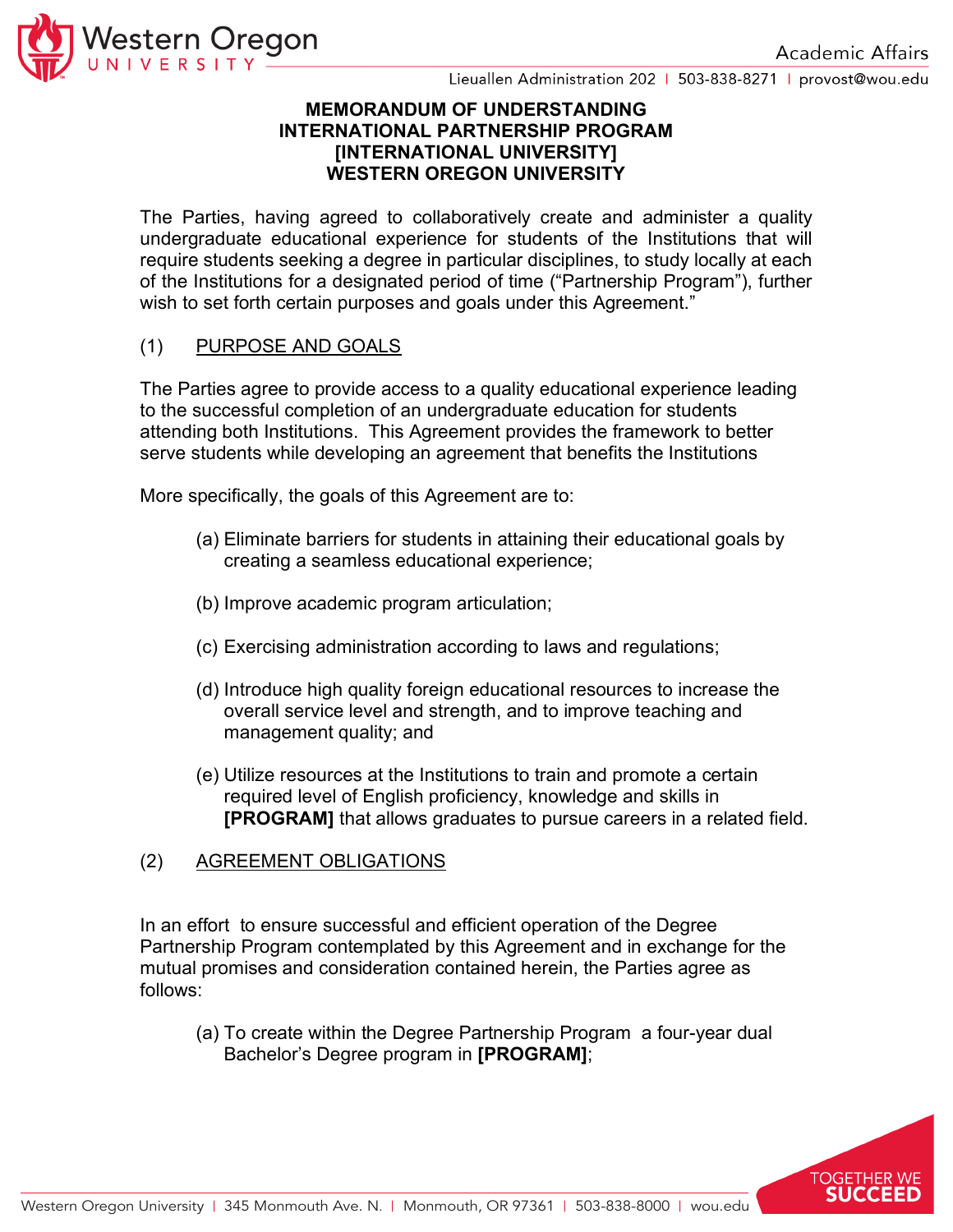

- (b) The Degree Partnership Program will offer the first three years of instruction at **[INTERNATIONAL INSTITUTION]** based on a jointlydesigned undergraduate curriculum. The final year of instruction at WOU. During the first three years at [INTERNATIONAL INSTITUTION], two thirds of the courses will be taught by faculty from [INTERNATIONAL INSTITUTION] and one third of courses will be taught by WOU approved faculty. The fourth year of instruction will be offered at both Institutions.
- (c) Qualified students may choose to apply to study at WOU for the senior year. WOU guarantees admission of [INTERNATIONAL INSTITUTION] students in this Degree Partnership Program who meet *ALL WOU* Admissions requirements and apply within [X weeks] before the start of the first term at WOU.

# (3) DEFINITION, LAW, AND INTERPRETATION

3.1 Definition: In this agreement, unless otherwise specified, the following expressions shall have the following meanings:

## (a) **[INTERNATIONAL INSTITUTION ACRONYM]** refers to **[INTERNATIONAL INSTITUTION]**

(b) WOU refers to Western Oregon University

3.2 Law and Regulations: This agreement shall abide by the laws and regulations of **[INTERNATIONAL COUNTRY]** and the state of Oregon based on the principle of territorial jurisdiction.

3.3 Interpretation: Unless otherwise specifically notated, any dispute shall be resolved jointly by the Institutions. If the Parties cannot resolve the dispute without resorting to litigation, all legal proceedings shall take place exclusively within the Circuit Court for Polk County, for the State of Oregon.

# (4) RESPONSIBILITIES OF THE PARTIES

### 4.1 **[INTERNATIONAL INSTITUTION]** Responsibilities

- (a) Obtain approval from **[INTERNATIONAL/APPROPRIATE]** Education Commission to deliver the dual Bachelor's degree in **[PROGRAM]**.
- (b) Recruitment of students, admission, daily supervision, and administrative support for the Partnership Program's students.

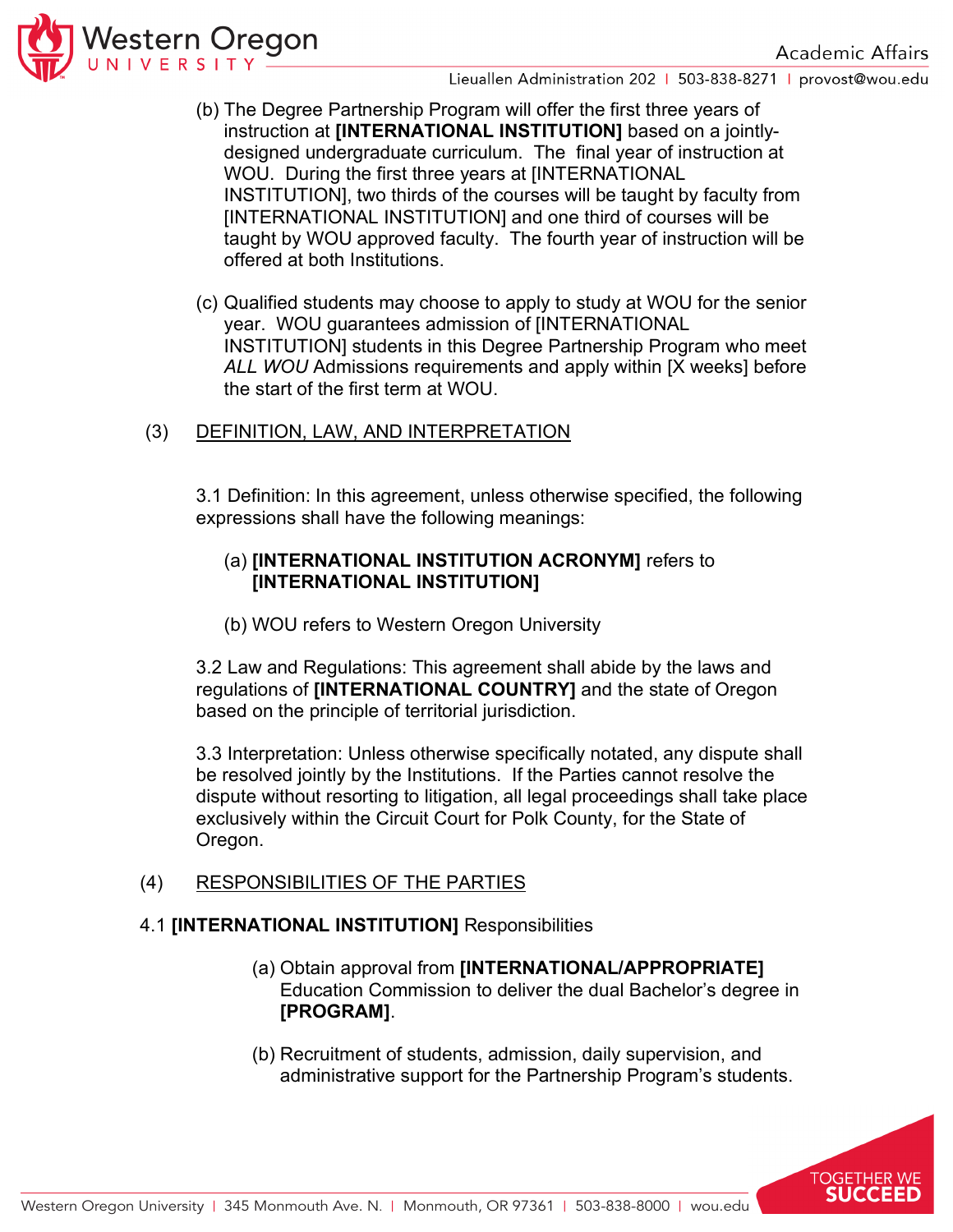

- (c) Provide necessary facilities and equipment for the Partnership Program.
- (d) Provide the first, second, and third years of course instruction at **[INTERNATIONAL INSTUTITION**] based on jointly-designed **[PROGRAM]** undergraduate curriculum.
- (e) **[INTERNATIONAL INSTITUTION]** will be responsible for all stipends associated with instructors of the Partnership Program during the first three years of study at **[INTERNATIONAL INSTITUTION]**.
- (f) Provide room, board, and local transportation for U.S. instructors who come to **[INTERNATIONAL INSTITUTION]** to teach as part of the Partnership Program.

Issue a Bachelor degree diploma to each student who successfully completes their specific educational program and spends their fourth year at WOU

- 4.2 Western Oregon University Responsibilities
	- (a) Provide the curriculum, syllabus, and related instruction materials to **[INTERNATIONAL INSTITUTION]** for the joint development of the Partnership Program curriculum in certain programs.
	- (b) Create a four-year degree plan for the Partnership Program in conjunction with **[INTERNATIONAL INSTITUTION]** instructors.
	- (c) Refer and approve instructors each year to **[INTERNATIONAL INSTITUTION]** to teach one third of the courses in the first, second, and third years of the student's participation in the Partnership Program.
	- (d) Provide supervision, administrative support, facilities and equipment to the Partnership Program's students once the they arrive at WOU.
	- (e) Award a Bachelor's of Arts/Science in **[PROGRAM]** to students who successfully complete the required course work and spend their fourth year at WOU.
	- (f) Provide the curriculum, syllabus, and related instruction materials to **[INTERNATIONAL INSTITUTION]** for the joint

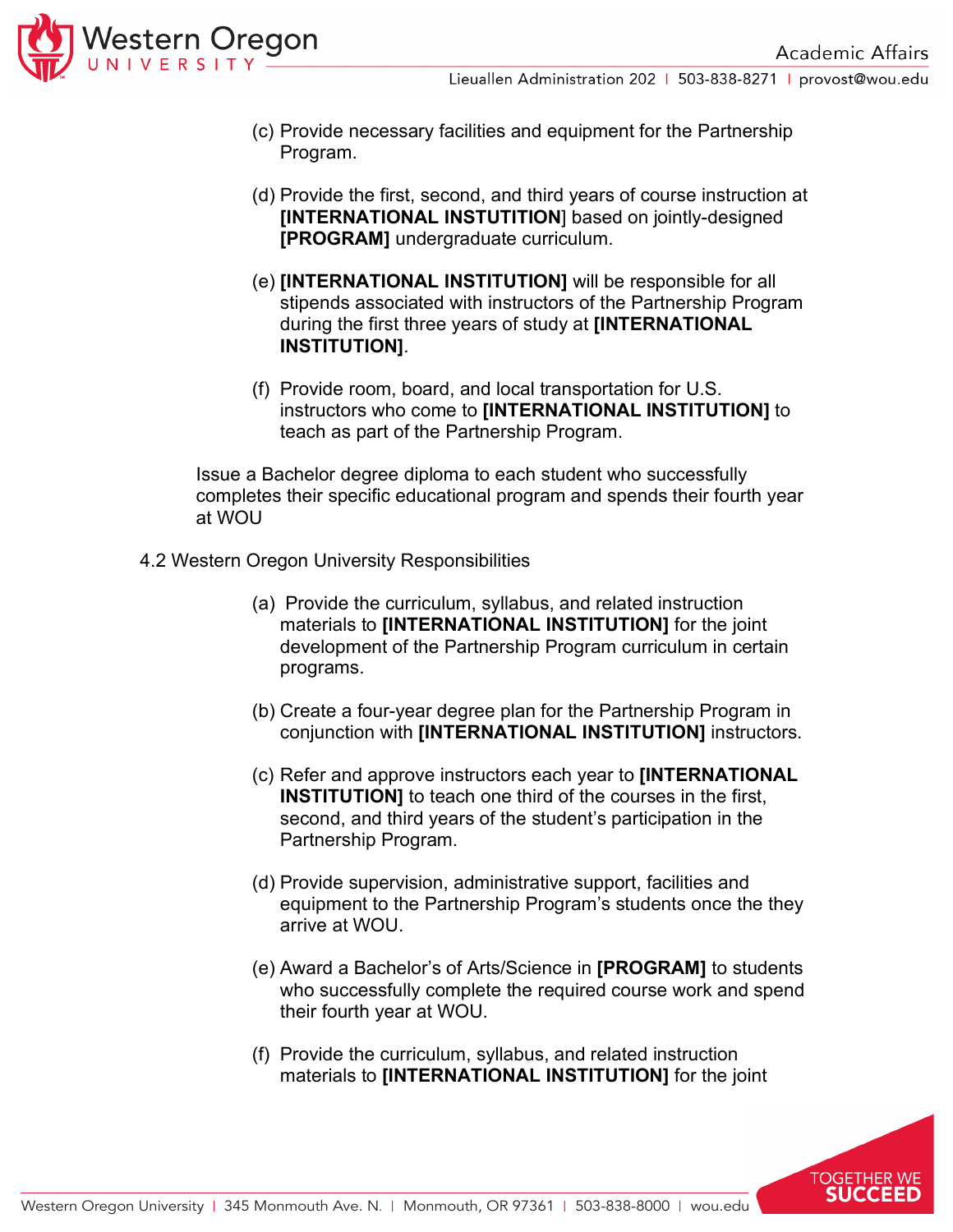

development of the Partnership Program curriculum in certain programs.

- (g) Create a four-year degree plan for the Partnership Program in conjunction with **[INTERNATIONAL INSTITUTION]** instructors.
- (h) Refer and approve instructors each year to **[INTERNATIONAL INSTITUTION]** to teach one third of the courses in the first, second, and third years of the student's participation in the Partnership Program.
- (i) Provide supervision, administrative support, facilities and equipment to the Partnership Program's students once the they arrive at WOU.
- (j) Award a Bachelor's of Arts/Science in **[PROGRAM]** to students who successfully complete the required course work and spend their fourth year at WOU.

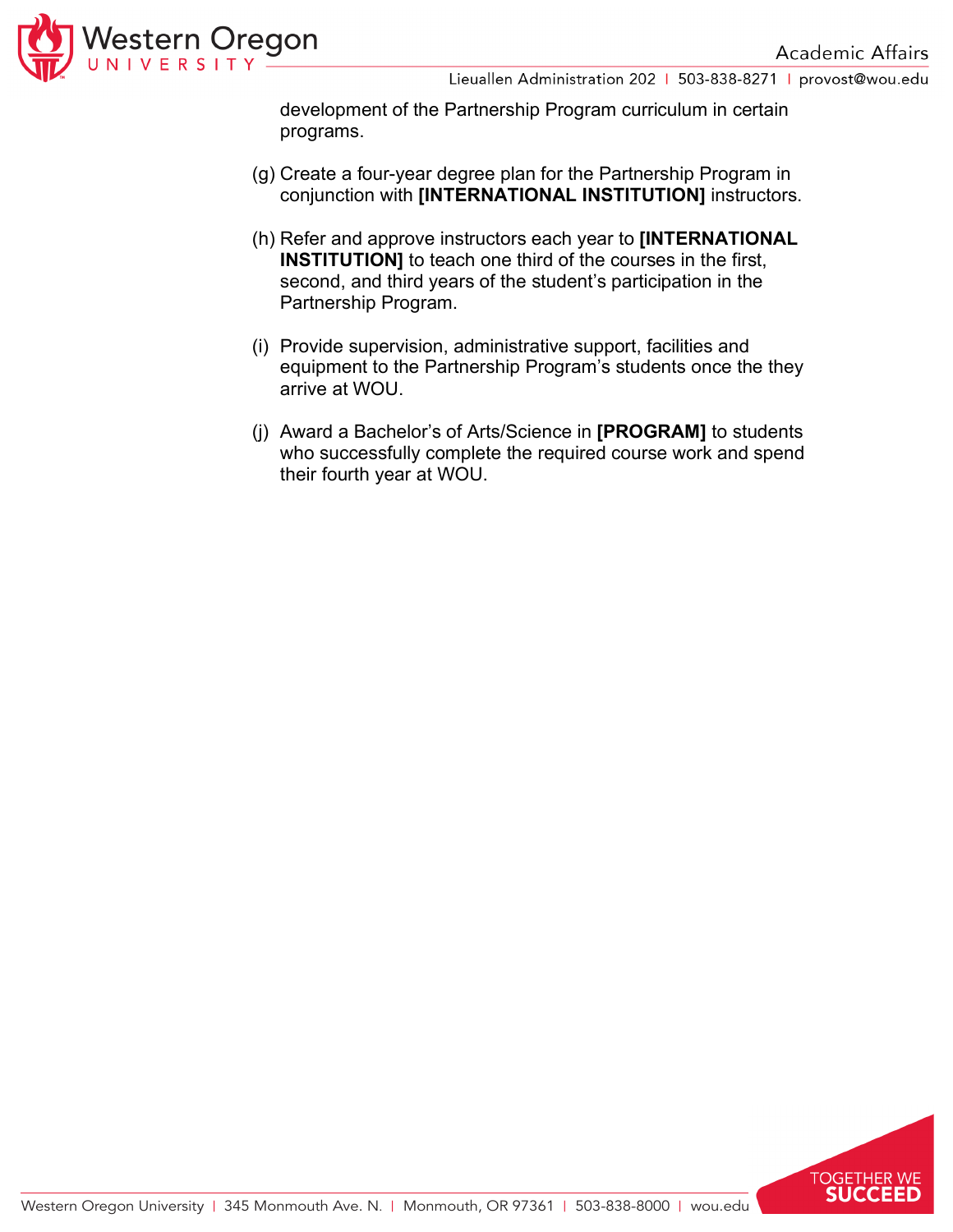

# (5) PROGRAM MANAGEMENT

5.1 Administrative Costs

(a) Parties agree to take responsibility for their own costs of operating the Partnership Program locally.

#### 5.2 Tuition

### (a) **[INTERNATIONAL INSTITUTION]** is responsible for collecting tuition from students for study at **[INTERNATIONAL INSTITUTION]**.

(b) WOU is responsible for collecting tuition from students after transferring to WOU.

(c) Each Institution will use the tuition collected to pay for the administrative and teaching costs associated with the portion of the Partnership Program that occurs locally.

### (6) TERM, TERIMINATION AND WARRANTY

6.1 Term and Termination

(a) This Agreement will remain effective until and unless one or both Parties terminates this agreement in accord with this section.

(b) The initial term of this Agreement will be three academic years, starting with **[FALL/WINTER/SPRING AND YEAR] ("Initial Term")**.

(c) In the event that the Parties wish to extend their relationship associated with the Partnership Program beyond the Initial Term, the Parties will meet, prior to any such extension, to determine if any mutually agreeable changes to the Agreement are necessary or desired.

(d) In the event that this agreement is dissolved, students will have *ONE YEAR* in which to complete their matriculation to WOU under the terms of the Partnership Program identified above.

(e) Amendments to this Agreement may only be in writing and executed by a duly authorized representative of each of the Institutions.

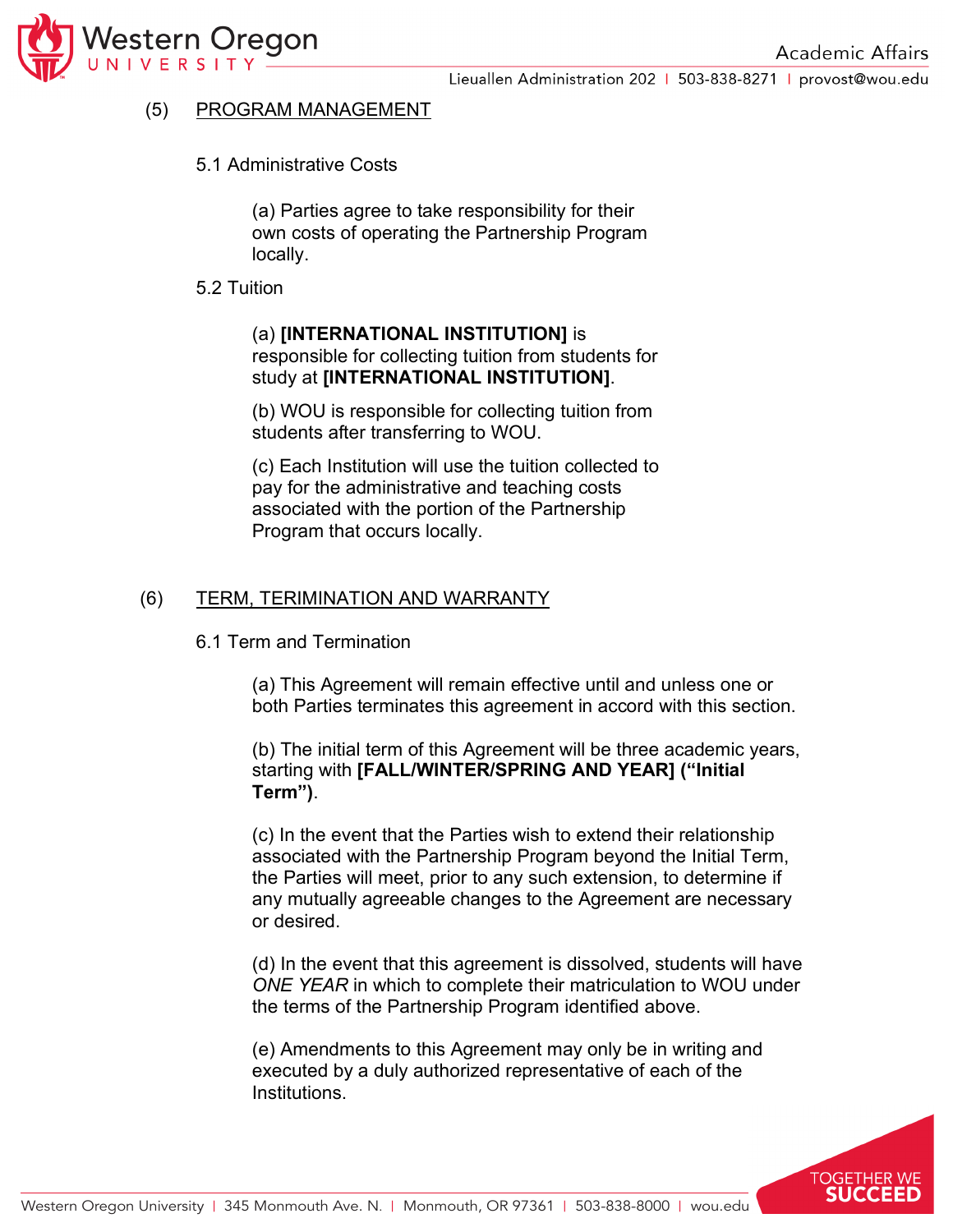

(f) Either Party may terminate this Agreement for cause by giving written notice to the institution at least sixty (60) days prior to the commencement of a new WOU academic term.

- (k) This Agreement may be terminated at any time by mutual written agreement.
- (l) This Agreement will be written in both **[NATIVE LANGUAGE]** and English, both texts being equally authentic.

### (7) BREECH OF THE AGREEMENT

- 7.1It is a breach of the Agreement when either Party fails to fulfill the obligations of the terms stipulated by this Agreement.
- 7.2 The Party responsible for breaching the Agreement will be held liable when educational goals are not met.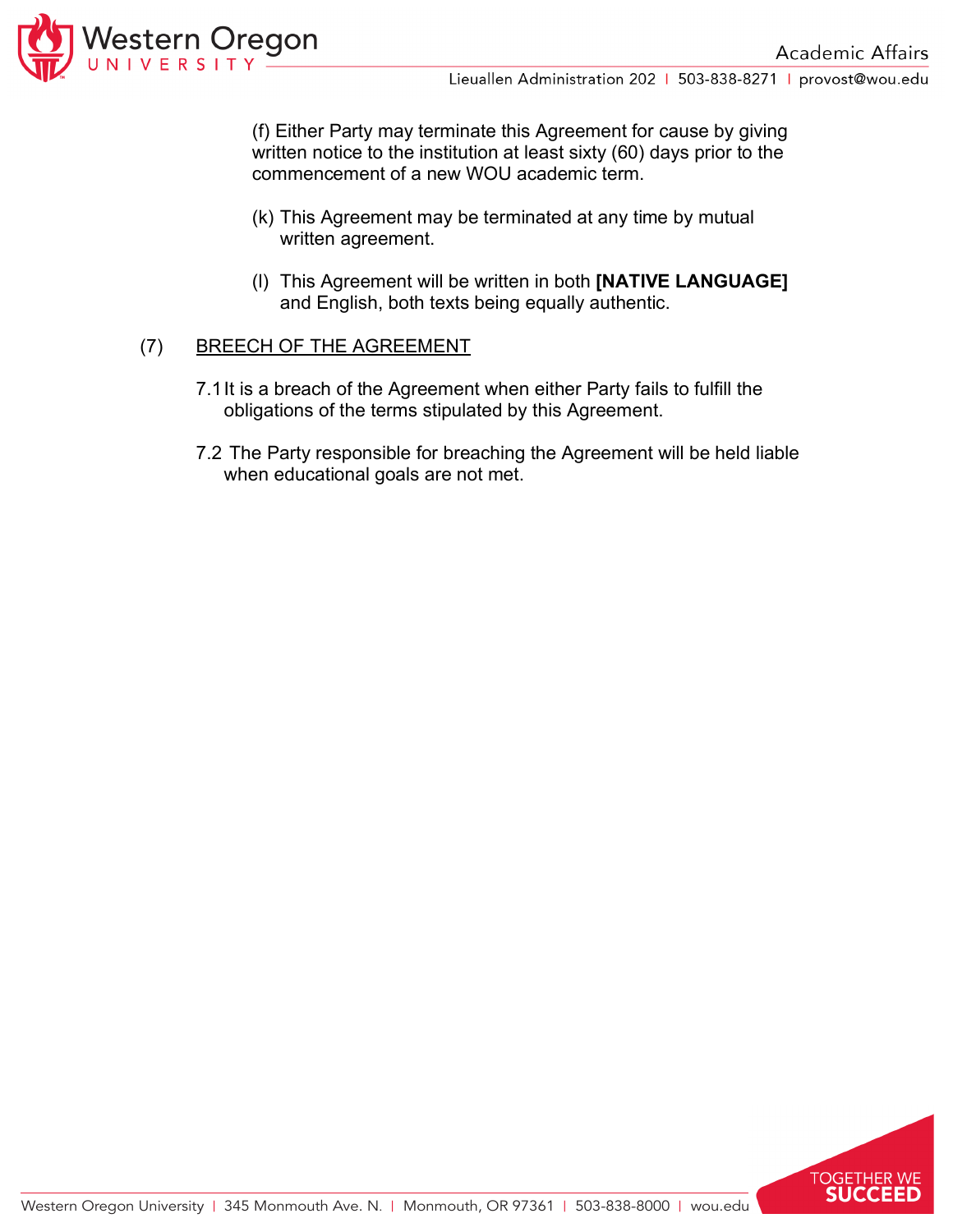

### **WOU Contact(s): INTERNATIONAL INSTITUTION NAME]**

[DEAN NAME] [CHARIMAN NAME] [TITLE] [TITLE] E: [EMAIL] E: [EMAIL] P: [Phone] P: [Phone]

[DEPARTMENT HEAD/ INTERNATIONAL INSTITUTION PRESIDENT]]

**Contact(s):**

PROG COORDINAOR NAME] [TITLE] [TITLE] E: [EMAIL] E: [EMAIL] P: [PHONE] P: [PHONE]

[PROG COORD NAME] [TITLE] E: [EMAIL] P: [PHONE]

Robert G. Winnigham Provost E: winninr@wou.edu P: 503.838.8271

Amy Clark Registrar E: clarkaj@wou.edu] P: 503.838.8187

Kristin Mauro Transfer Specialist E: maurok@wou.edu P: 503.838.8732

### **Signatures:**

Western Oregon University **[INTERNATIONAL INSTITUTION** NAME]

By: By: [DEAN NAME] DATE [VICE PRESIDENT, NAME] DATE [TITLE] [TITLE]

By: By: [DEPT HEAD/PROG COOR NAME]

TOGETHER WE **SUCCEED**